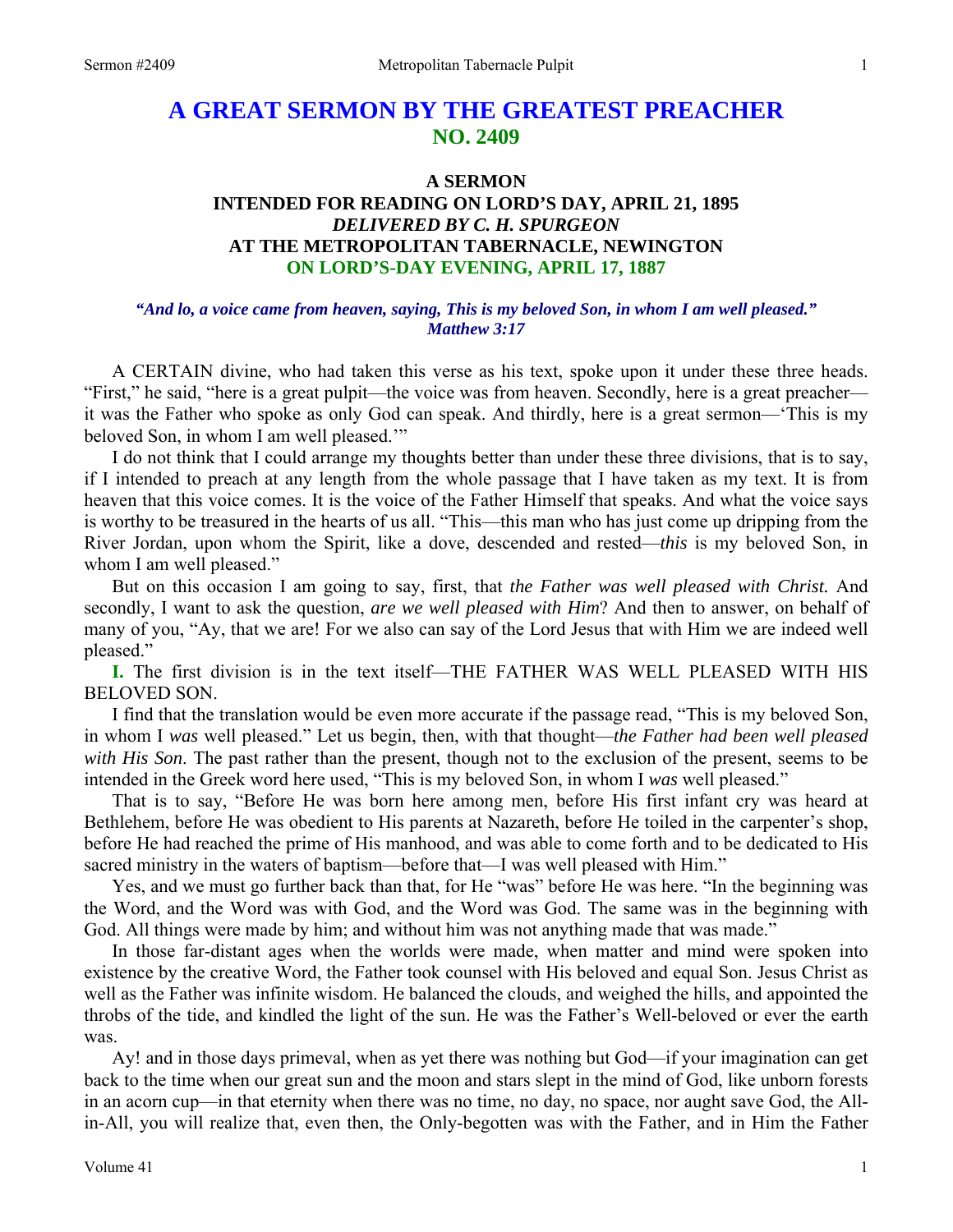was well pleased, for as God is eternal in His being, He is eternal in the trinity of His person. The Triune JEHOVAH is the theme of praise both on earth and in heaven. As we have often sung—

> *"Holy, Holy, Holy Thee, One JEHOVAH evermore, Father, Son, and Spirit! we, Dust and ashes, would adore; Lightly by the world esteem'd, From that world by Thee redeem'd, Sing we here, with glad accord, Holy, Holy, Holy Lord.*

*"Holy, Holy, Holy! All Heaven's triumphant choir shall sing: When the ransomed nations fall At the footstool of their King: Then shall saints and seraphim, Harps and voices, swell one hymn, Round the throne with full accord, Holy, Holy, Holy Lord."* 

We cannot fully comprehend the great doctrine of the divine filiation, and the less we pry into it the better. But certain it is that the Sonship of Christ does not imply any second position in order of time. As the Father was ever the Father, so the Son was ever the Son. Before all worlds and time itself, He was with the Father, co-equal and co-eternal with Him.

Now, dear friends, a love which has endured forever—which even now is eternal—since it had no beginning and can have no end, this is a mighty love indeed. And it helps to make us wonder all the more that God should so love the world as to give His only-begotten Son, freighted with such love as this, to come down here, and live, and die, that He might save a guilty race that had only just begun—an infant race of a few thousand years.

It will forever be a marvel that the Father should have been willing to sacrifice the Eternal and Everblessed for the sake of such worthless creatures as these. Let your minds and hearts adoringly dwell, then, on that first view of the text, "This is my beloved Son, in whom I *was* well pleased."

Now read it, "The Father is well pleased with the Lord Jesus Christ always." The "I am" of our version, containing, as it does, within itself the "I was" of the original, implies perpetuity and continuity. *God the Father is always pleased with His beloved Son*. There was never a time when He was otherwise than pleased with Him.

Ay! He was pleased with Him even in Gethsemane, when His sweat was as it were great drops of blood falling to the ground. He was pleased with Him when He gave Him up to be nailed to the cross of Calvary. For though it pleased the Father to prove Him, and He did for a while hide His face from Him because of the necessary purposes of His atoning sacrifice, yet He always loved Him.

I think that our Lord was never fairer to the eyes of His Father than when He was all ruddy with His bloody sweat, and that He never seemed lovelier to Him than when His obedient hands were given to the nails and His willing feet were fastened to the tree. Then must He have seemed to be God's rose and lily, first spotless, then all blood be-dyed, the gathering up of all the loveliness of which even the infinite mind of God could conceive. The Well-beloved was always dear to the Father—the Father was always well pleased with Him—and He is well pleased with Him now.

How little there is even about those of us who are the Lord's children which can please our heavenly Father, but God is always well pleased with Christ. We get to wandering away from Him, our garments become defiled by sin. Sometimes the Lord has need to chide us and to chastise us, but as for His beloved Son, He is always well pleased with Him.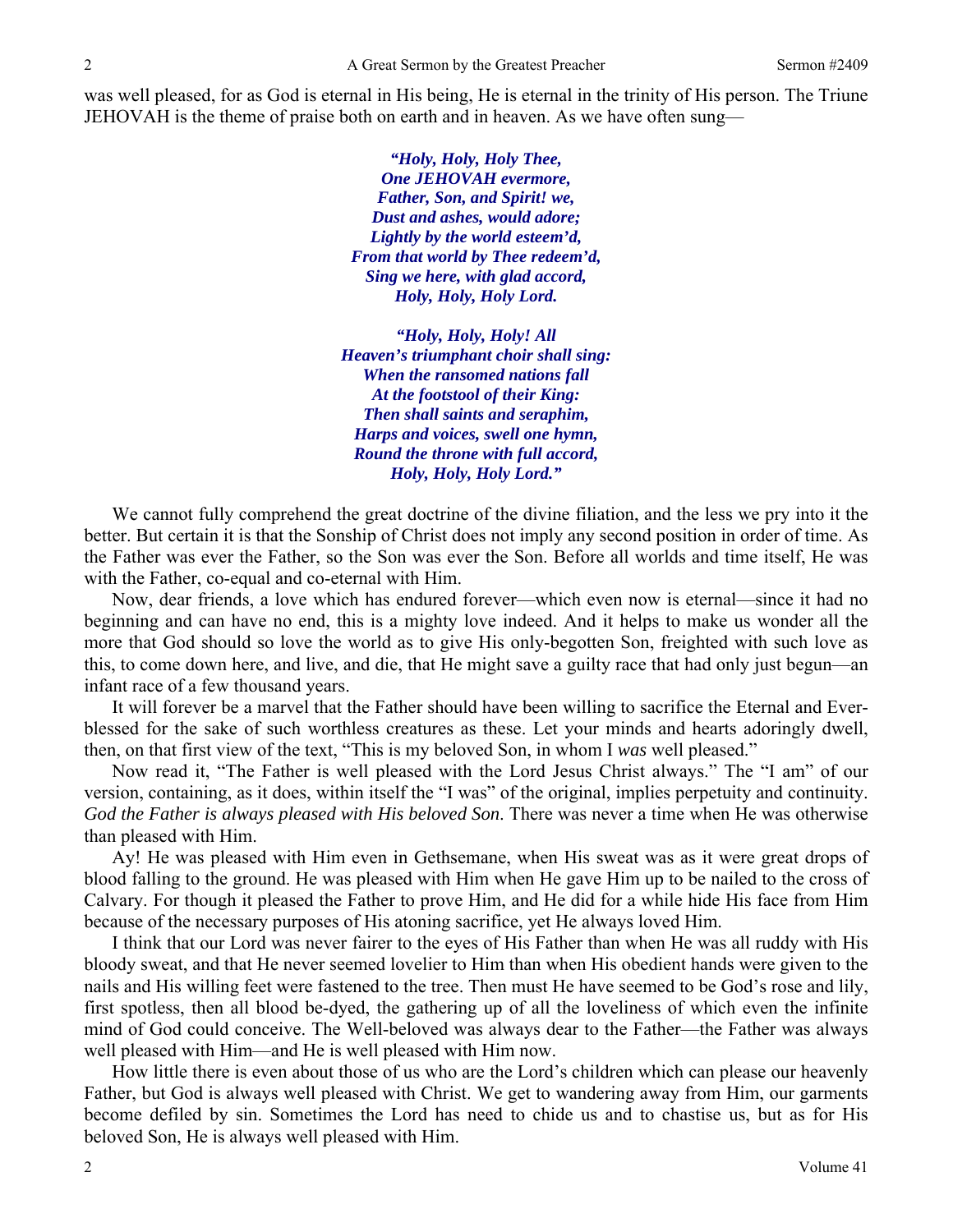And blessed be His name, He is well pleased with us in Him! Oh, that we could always remember this glorious truth! Still, whatever we may be, the finger of the great Father ever points to His dear Son in glory, and He says, "This, this is my beloved Son, in whom, notwithstanding all that His people do, I am always well pleased."

Let me read the text again a little differently and say that *God is pleased with Christ perfectly*. He could not be more pleased with Him than He is and there could not be anything in Christ that would be more pleasing to the Father than what there is in Christ already. I believe that the Father is perfectly well pleased with Christ as God, with Christ as man, with Christ in the manger, with Christ preaching the Word throughout Judea, with Christ working miracles, with Christ in Pilate's hall, with Christ upon the tree, with Christ in the grave, with Christ risen again, with Christ at His right hand, and with Christ soon to come in the glory of His Second Advent.

The Father is ever perfectly pleased with His beloved Son. What the great Father's mind is none of us can know, for the finite cannot measure the infinite, we have no standard that can apply to Him. But we are sure that it must need an infinite object of delight to satisfy the infinite mind of the Father, yet Christ fully satisfies it.

Sometimes, when I have been very earnestly pleading with the Father in prayer, I have felt as if I could cry, "Hear me, O God, hear me, O my Father, hear me for Your dear Son's sake!" and then I have changed my plea and said, "Look at *Him*. Are you not well pleased with Him? Was there ever such beauty as You see in Him? Was there ever such obedience as He rendered to You? Was there ever such truth, such holiness, such absolute perfection as you see in Him?"

And I have felt that then I had a good plea with God, for He is infinitely satisfied with His dear Son. There is nothing to satisfy God in all the worlds He has made—He could make as many more in a moment if He pleased. There is nothing to satisfy Him in anything that is merely spoken into existence. But with His other Self, His Only-begotten, in every condition and in every case, from every point of view, He is well pleased and perfectly satisfied—and well He may be, for Christ is worthy of His Father's satisfaction and delight.

Then further, to change our note, yet still to play much the same tune, *the Father is pleased with Christ overflowingly*. Can you catch my thought? The Father is not only pleased with Christ so much as to love Christ and to dwell in Christ Himself, but He takes us up, and He delights in us, when we are in Christ, because He has more delight in Christ then even Christ Himself can hold—and He wants more empty vessels into which to pour the rich wine of His soul's delight. He loves Jesus so much that He can afford to love poor wretched sinners such as we are for Christ's sake.

He does, as it were, say to Himself, "I have filled the ocean bed of my dear Son's nature with my divine love. Now bring here all the dried-up torrent-beds that you can find and I will fill them also. Ay! bring hither the dry Saharas, the wild deserts where never a drop of dew has fallen, and I will make them all to rejoice and blossom as the rose with this superfluity of love which I have to My dear Son. There is enough to make Me love even the world for His dear sake." Our Lord Jesus has so won the infinite heart of the Most High that the divine love overflows to us.

Beloved, let us come and get under the drippings of this love. Here is Christ's cup running over—let us draw nigh and drink from the over-runnings of the love of God to Jesus Christ. You men, you women, you have committed so much sin that God cannot love you in yourselves—you have so offended His infinite justice that His pure and holy nature repents that He ever made you.

But look, look, I see another man come in, a man like ourselves, in every respect a true man, but such a man that when the great Father sees Him, He says to Him, "My Son, My Son, I am so delighted with You, the one perfect man, that for Your sake I am glad that I made men. I am delighted that I made them in Your image, You shall be the firstborn among many brethren. For Your sake I will not destroy men from off the face of the earth. For Your sake, for the sake of that one man, My fellow and yet man, I will bless the untold multitudes whom I have chosen before the foundation of the world, and whom I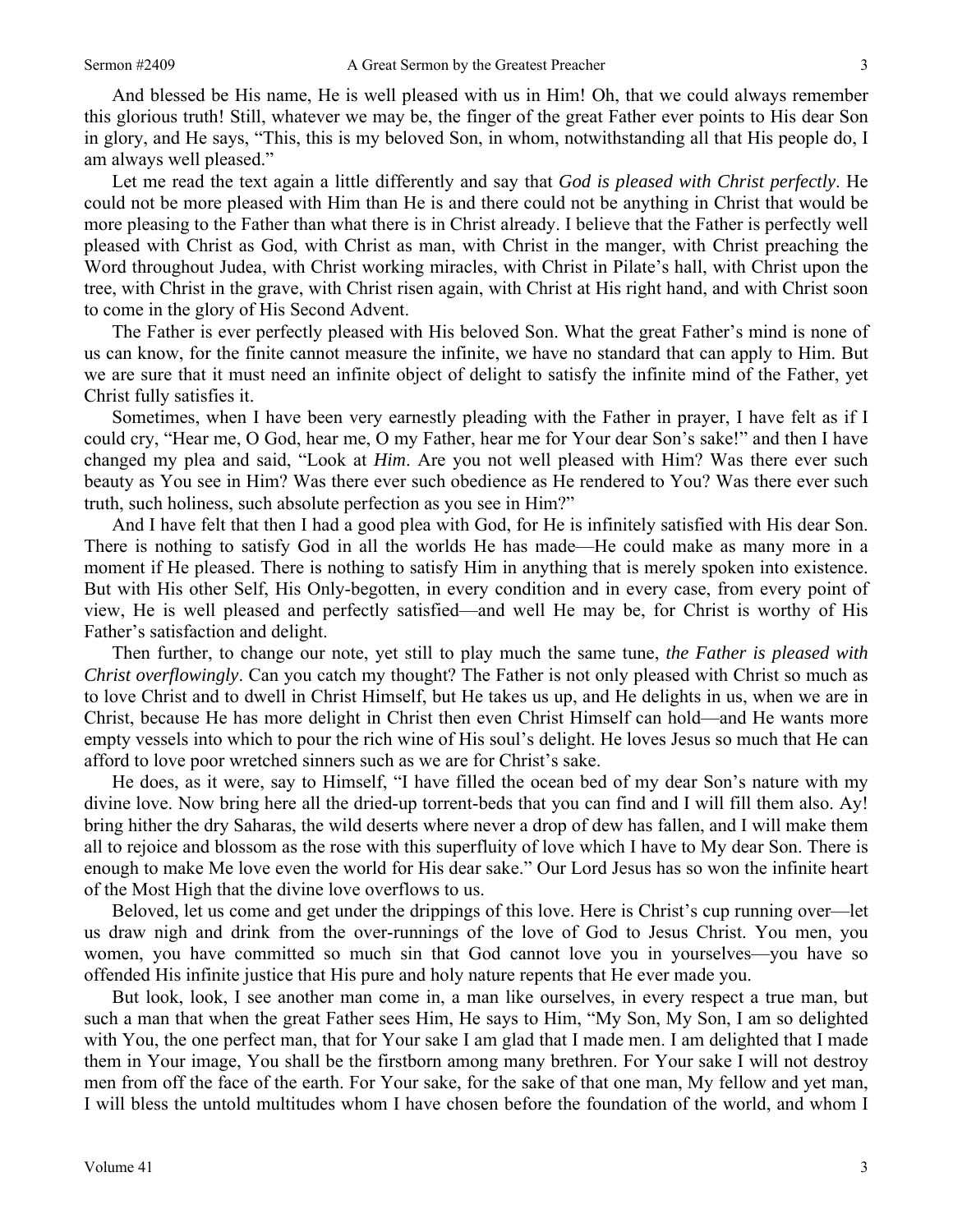give to You to be the reward of Your soul travail, who shall be accepted in Your righteousness, loved because of My love to You, and saved in Your salvation."

O sirs, if you had Paul or Apollos here to speak on such a theme as this, even they might fail to deal with it as it deserves! Only God the Holy Ghost can make us get even the shadow of an idea of how much God loves His Son, and how ready He is to love us also, and how truly He does love us who are in Him.

That God should pity me, I can understand, but that, for the sake of His dear Son, He should actually take a complaisant delight in me and love me, this is indeed wonderful. And His Son has so loved me that He has espoused me to Himself. Or ever the earth was, He chose me for His love—and now He loves me for His choice.

Let this thought ravish your hearts—it is enough to do so. Before the daystar shot forth its first beams of light, the heart of Jesus Christ was set on you, and He loves you now as much as He loved you then, and He always will love you. When all the things that are, shall have gone back into their natural non-existence, He will still love you with all the power of His infinite mind.

Nay, He is not only espoused to you and bound to love you, but He has taken you into a marriage union of the most mysterious kind—and He will never be content till He shall eat the marriage feast with you, and you shall sit down with Him and the chorales of the universe, every sigh and sorrow hushed to rest, and every joy let loose from the secret treasury of bliss. As the Lord Jesus lives in glory with His Father, so will He have you to be with Him at His right hand, to sit upon His throne, even as He has overcome, and has sat down with the Father upon His throne.

I have also to say yet something more. *The Father is well pleased with His Son actively*. That is to say, His pleasure in His Son shows itself—He does something to honor His Son. When we pray, "Father, glorify thy Son," that prayer is only a faint echo of God's resolve and determination that He will glorify His Son.

Can you picture that wondrous scene when He shall come in His glory and all the holy angels with Him—He that once was spat upon, crucified, dead, and buried—can you imagine the splendors of that august moment when heaven shall empty out its legions of angels to accompany the returning Prince of the kings of the earth? Then shall sun and moon be ashamed and hide their diminished light, for the Lamb Himself shall shine with a brightness before which they shall be black as sackcloth of hair.

Then, with the ten thousand times ten thousand of His Father's courtiers who will come streaming out of heaven's golden gates, He will sit upon the throne of His glory. I was going to try to picture the scene, but I could not possibly do it. I will only say, "Thus shall it be done unto the man whom the King delighteth to honor," while ten thousand thousand trumpets blow to raise the sleeping dead—and quick and dead from sea and land stand before His dread tribunal, and every eye shall see Him—and they that hated Him shall call upon the rocks to fall upon them, and hide them from His face.

In that day shall it be seen how God has resolved to prove His good pleasure in His Son by giving Him glory, and honor, and majesty, and dominion, and power, and might, forever and ever. Yes, dear friends, God loves to glorify His Son. There I must leave this part of my subject, for I want to come to a practical point in the latter portions of my discourse.

**II.** We have seen that the Father is well pleased with Christ. Now let me ask, in the second place, ARE WE ALSO WELL PLEASED WITH THE LORD JESUS CHRIST? Can we look at Him and say, "This is my beloved Savior, in whom I am well pleased"?

If so, listen to this. *Here is the point where God and our souls can meet*. God loves Jesus—so do we. The Lord delights to glorify Jesus—so do we. He will make all things subservient to the honor of Christ—so would we. God's love is like the sun and we reflect its light just as little drops of dew that hang upon the blades of grass reflect it. But as the dewdrop is agreed with the sun, so are we agreed with God.

I do like to feel that, notwithstanding all my imperfections and sin, I can meet God in Christ. Can you meet Him there, dear friends? I know that many of you can—what a blessed meeting place it is!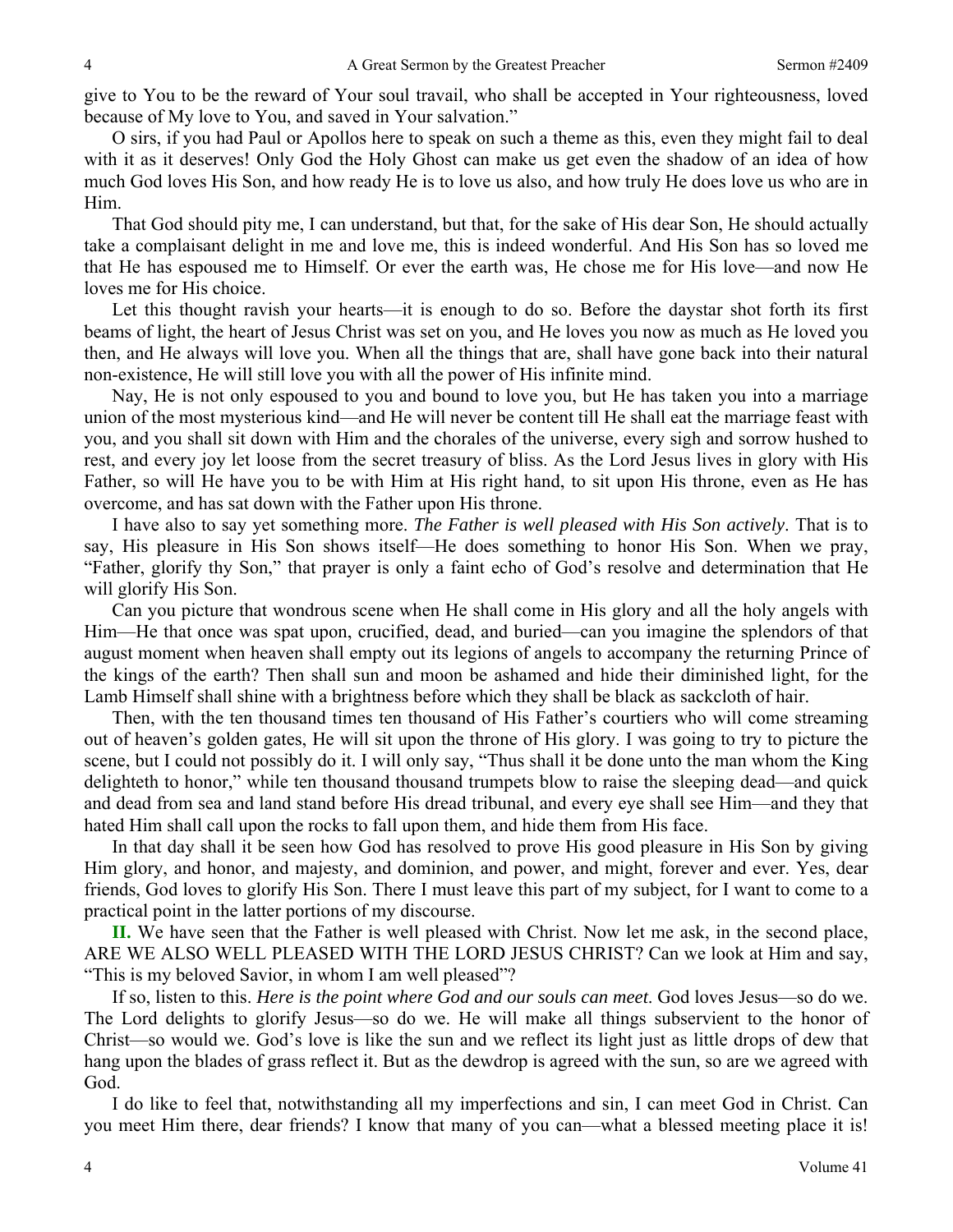Across that marred body of the spotless and lovely Jesus, God and man embrace one another. I am a sinner and the Father takes the sinner's hand, and says, "I have forgiven you for My dear Son's sake." And we stand there and say, "Heavenly Father, we bless You for Jesus. "And He says, "I gave Him to bless you, I intended Him to bless you, and now I delight that you should bless Him and should praise His name."

You know that if you take us upon any other ground, there is a point of difference—God and man cannot agree until they come to the God-man, Christ Jesus—and then, where God and man have met in one Person, and are joined together in an everlasting union, there God meets men and they are bound together in an alliance that shall never be broken. What a blessed thought this is! Our love to Christ enables us to find a meeting place with God in the person of His dear Son.

Well, next, can we say that we are well pleased with Christ? Then, as the Father says He is well pleased with Christ, *here is a place for co-operation as well as for union*. Now we can be laborers together with God, for this is a work in which we delight, and it is a work in which God also delights. See, brethren and sisters, you can go and try to show how much you love the Savior. And when you do that, God is also showing how He loves the Savior.

If this is the work in which you engage, you are sure to have God with you. Suppose you were to adopt some highly ambitious projects—for instance, the formation of a religious sect, the upbuilding of a confraternity of which you would be the head, with the object of honoring and glorifying yourself well, you would have to look a long while before you would have God with you. But if the one aim of your life is to glorify Christ, you know that God the Father is with you, for it is His ever-present desire to glorify Christ.

If your ministry is full of Christ, it is a ministry that God can bless. "Oh," said a brother to me, only today, speaking of a certain minister, "I could not hear him, for there is nothing of Christ in his sermons." Where there is nothing of Christ, brethren, there is nothing of unction, nothing of savor—and a man is quite right not to attend such a ministry as that.

Leave Christ out of your preaching and you have taken the milk from the children, you have taken the strong meat from the men. But if your object as a teacher or preacher is to glorify Christ, and to lead men to love Him and trust Him, why, that is the very work upon which the heart of God Himself is set. The Lord and you are pulling together—and God the Holy Ghost can set His seal to a work like that. Is it not a marvelous thing that we should be workers together with God?

When He made the skies, we could not help Him. When He lit up the stars, we could not help Him. When He rules nations, we cannot help Him. But when He comes to glorify His Son, then we can be workers together with Him. It is by means of men, by the use of instruments, that Christ is to be glorified.

And therefore here is a sphere for us in which our weakness stands side by side with omnipotence, our folly is taught of divine wisdom, and made to co-operate with omniscience. I bless the Lord that ever He said of Jesus, "This is my beloved Son, in whom I am well pleased," for as we also are well pleased with Him, here is a blessed point of co-operation.

Once more, if we can say, "Yes, we are well pleased with Christ," then we have before us *a fountain of pleasure*. Are you pleased with Christ? Then you may always be pleased. Are you well pleased with Christ? Then you shall never lose the source and spring of your pleasure. Not long ago you were well pleased with a dear wife, but she is gone, yet the Lord lives. It is but a little while ago that you were well pleased with a sweet child. The lamb has been caught away to the heavenly fold, but the Good Shepherd is with you always—you can still be well pleased with Him.

A few years ago we were pleased with our physical strength and with our youthful vigor. It is all gone now, but Jesus is not gone—we can still be well pleased with Him. By-and-by, we may come into such stress of circumstances that all that pleased us shall be a dissolving view. Our wealth will quit us, or we shall quit it. All that lies below must be renounced, for a film is coming over the eye, and the breath is drawn with pain, and the spirit is about to depart to God who gave it.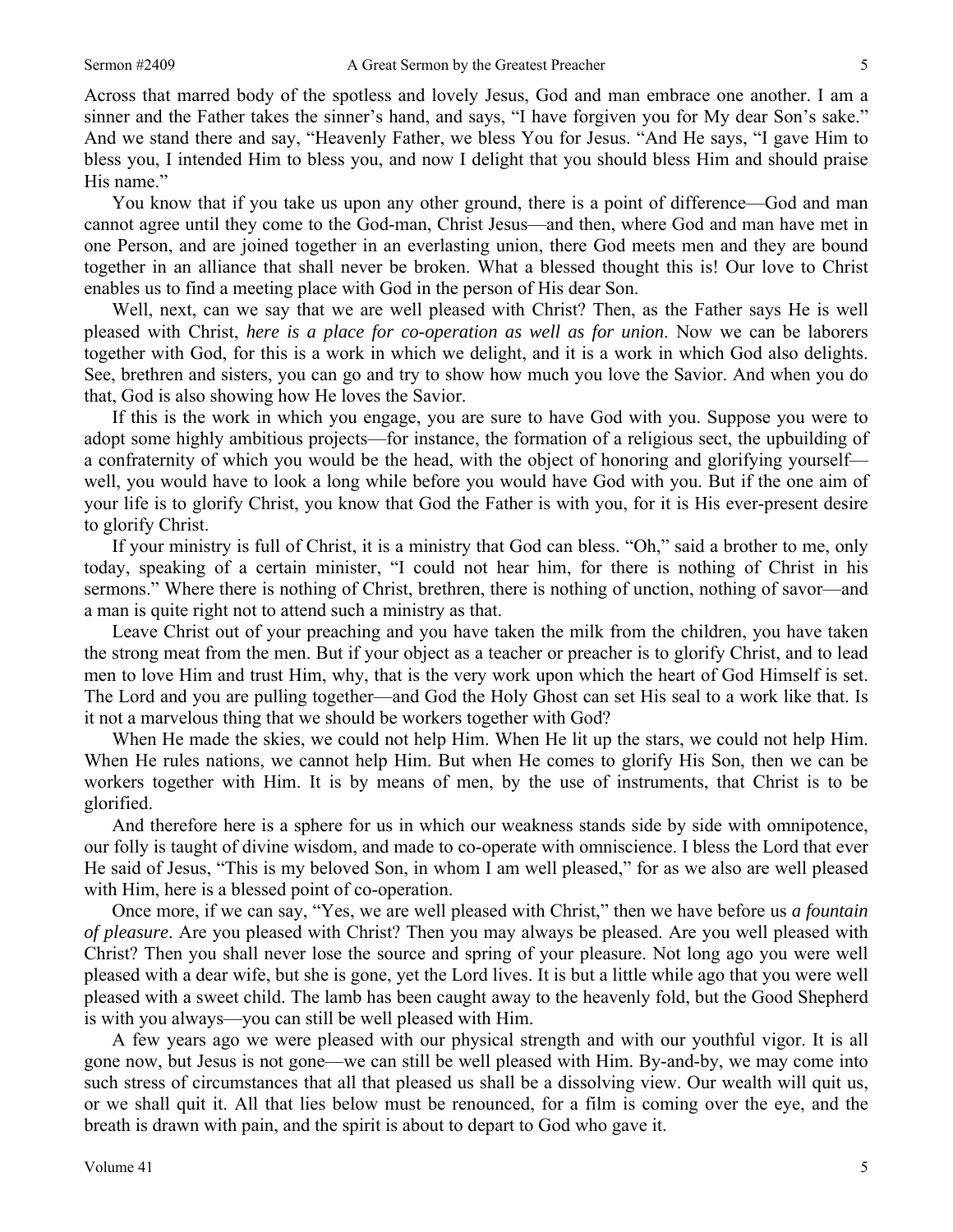Ah! then, beloved, it will be a blessed thing to be well pleased with Jesus, for He will be with us in death, and with us throughout eternity. If you are well pleased with Christ, you have a fountain which neither frost can freeze nor heat can dry. We may be too well pleased with earthly friends and we may make idols of them, but we can never idolize Christ.

We may worship Him, for He is God and He therefore deserves our homage and adoration. There is no fear that we can lavish too much affection upon His divine person. You may be well pleased with Him and be still more well pleased with Him, and be better pleased and better pleased still with Him the older you grow, and in heaven itself you may still continue to be more and more completely taken up with Him, for is He not the river of pleasure which is at the right hand of God forever? Oh, yes! It is a blessed thing to have our good pleasure in Christ, since it will endure world without end.

But once again, if you can say of Christ that you are well pleased with Him, I think it suggests to you *a line of testimony*. People want sometimes to say a word to others to do them good. Do you not think that it would be a very easy thing, sometimes, to say, "I wish you would let me tell you of a Friend of mine, and what He did for me"? You could not preach, perhaps, but you could, any one of you, tell the story of what Jesus did for you.

"I do not know," says one, "I should break down if I tried." Well, that would not matter—it might be a grand thing to break down, as you might also break down the person to whom you were talking—and the two of you breaking down, you might perhaps take to your knees and get nearer to God that way than in any other.

I think that even the humblest Christian woman might find somebody, possibly of her own rank and sex, to whom she could say, "I would like to tell you about my dear Friend." Why, they might think they were going to hear a piece of gossip, you know! Perhaps they would lend their ears at once and then they would be surprised to find what a dear Friend is Jesus. Possibly they would be wonder struck—at any rate, I am sure they would recollect it better than they would a sermon from me, because it would come with a surprise power which would take possession of their thoughts.

"Oh, but!" say you, "I could not speak that way." I do not believe that you could hold your tongue if you really tried to speak for Jesus. I believe that if you once began, you would be obliged to go on. I have heard of a good woman who said that she could not come before the church to tell of her love to Christ. And when they said, "Well, then, we think we cannot receive you," she said, "But I could die for Him." "Oh!" said the minister, "that is better than anything else that you could say. If you say you could die for Christ, come along with you, you have said enough already."

I do wish that, sometimes, as the Father said, "This is my beloved Son, in whom I am well pleased," you would break the silence, and say, "This is my beloved Savior, in whom I am well pleased—

#### *'In the heavenly Lamb thrice happy I am, And my heart doth leap at the sound of His name.'*

"I must tell somebody. I cannot keep such a good thing all to myself." I suggest it to you as a line of testimony, very simple and very easy to sincere-hearted persons, that you should imitate the Great Father in this respect, and publicly or privately, according as you have opportunity, express your love to Christ.

If anybody in this Tabernacle can say, "Yes, I am well pleased with Christ, I delight in Him," I think that fact may be to you *a very blessed token for good*. Faith in Christ ought to come first and I used to think it always did. But I correct myself as I go on learning. I meet with a great many persons who have a very sincere love to Christ, which love does not bring them any comfort, or bring them salvation either, because they have not learned to trust Christ.

The trust in Christ that saves the soul is not admiration of His person or even love of Him—it is faith in His atoning sacrifice, reliance upon His finished work. But if you are relying upon Him, you can then say, "I love Him, I delight in Him, I rejoice in everything about Him, He is very dear to me."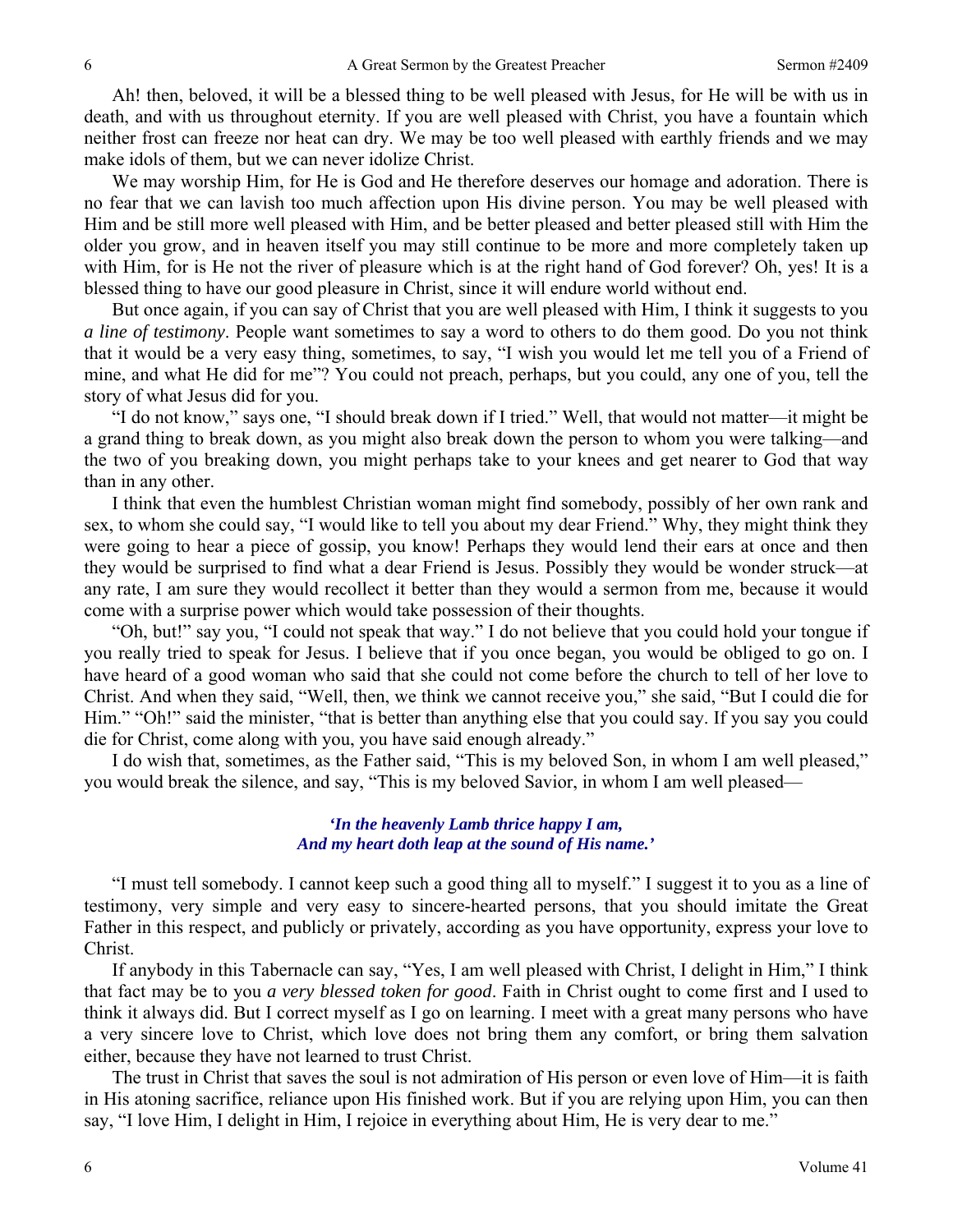Well now, how came this about? It is the work of grace in your soul, for by nature we are enemies to God by wicked works, and if there is in your heart a trustful love for Jesus, so that you are well pleased with Him—depend upon it, the Spirit of God has been at work in your soul and you are a new creature in Christ Jesus.

The kind of faith that I have seen in some, and which I am sure is good sound faith, is this. One said, "I believe myself to be the most unworthy creature who ever lived and I cannot understand why God should have the slightest love to such a wretch as I am. But I do trust myself on the merits of the Lord Jesus Christ with all my heart and I feel an inward union to Him, I love Him, and I long to be with Him, and somehow, I feel certain that He will never cast me into hell."

No, dear heart, how could He? How could He cast out one who loved Him? How could He cast out one who trusted Him? What! Shall it be said in hell, "Here is a sinner who trusted the Savior"? Never. What! Shall they say, "Here is one, in the unquenchable fire, who was united to God in Christ Jesus"? It is impossible. Such a thing can never be. Therefore have no fear about it.

With this trust in Christ you may live, you may die, you may rise again, you may stand in the day of judgment. If you are well pleased with Christ, God is well pleased with you. If you delight in Christ, God delights in you. This is a seal of the Spirit of God upon His work in your heart and you may go away and rejoice.

Only take notice of this one thing. Imitation is the sincerest form of admiration, and if you really trustfully love the Savior, you will endeavor to be like Him. It will be your desire at all times to tread in His footsteps. "Well," says one, "I sincerely hope that I may do so, may the Holy Spirit help me! But one thing I know, I do rejoice in my dear Savior's name."

I can say that, too, yet, when I get home tonight it is very likely that I shall feel very, very, very weary and possibly, on a sudden, a spirit of depression will come over me. It often does when one is very weary. And then I fall back on this fact—I did my best to extol my Master. I have preached nothing else but Christ and—

> *"Ever since by faith I saw the stream His flowing wounds supply, Redeeming love has been my theme, And shall be till I die;"*

and He will not cast me away. I have no hope but in Him and He cannot put me away.

O dear Souls, cling to my Lord! If you cannot do that, look to my Lord, trust to my Lord, be well pleased with my Lord, and my Lord shall be well pleased with you. I do not ask of you a hard thing, for if ever there was One with whom we ought to be well pleased, it is the Son of God, who became the Son of Mary, that He might save us from our sins.

Oh, think much of that wondrous love of His! If we do not admire it and love Him for it, surely our hearts are turned to stone. May God break them and give us new ones—and enable us henceforth to love Christ with all our heart, and mind, and soul, and strength! Amen and Amen.

#### **EXPOSITION BY C. H. SPURGEON**

#### *PSALM 2 AND MATTHEW 3*

**Psalm Chapter 2. Verses 1***-***3***. Why do the heathen rage, and the people imagine a vain thing? The kings of the earth set themselves, and the rulers take counsel together against the LORD, and against his anointed, saying, Let us break their bands asunder, and cast away their cords from us.* 

The conspiracy was both strong and influential. The kings and the rulers combined against JEHOVAH and against his Christ. They were very determined. they set themselves with resolute purpose. They took counsel together. They were full of a horrible enthusiasm. They raged. They thought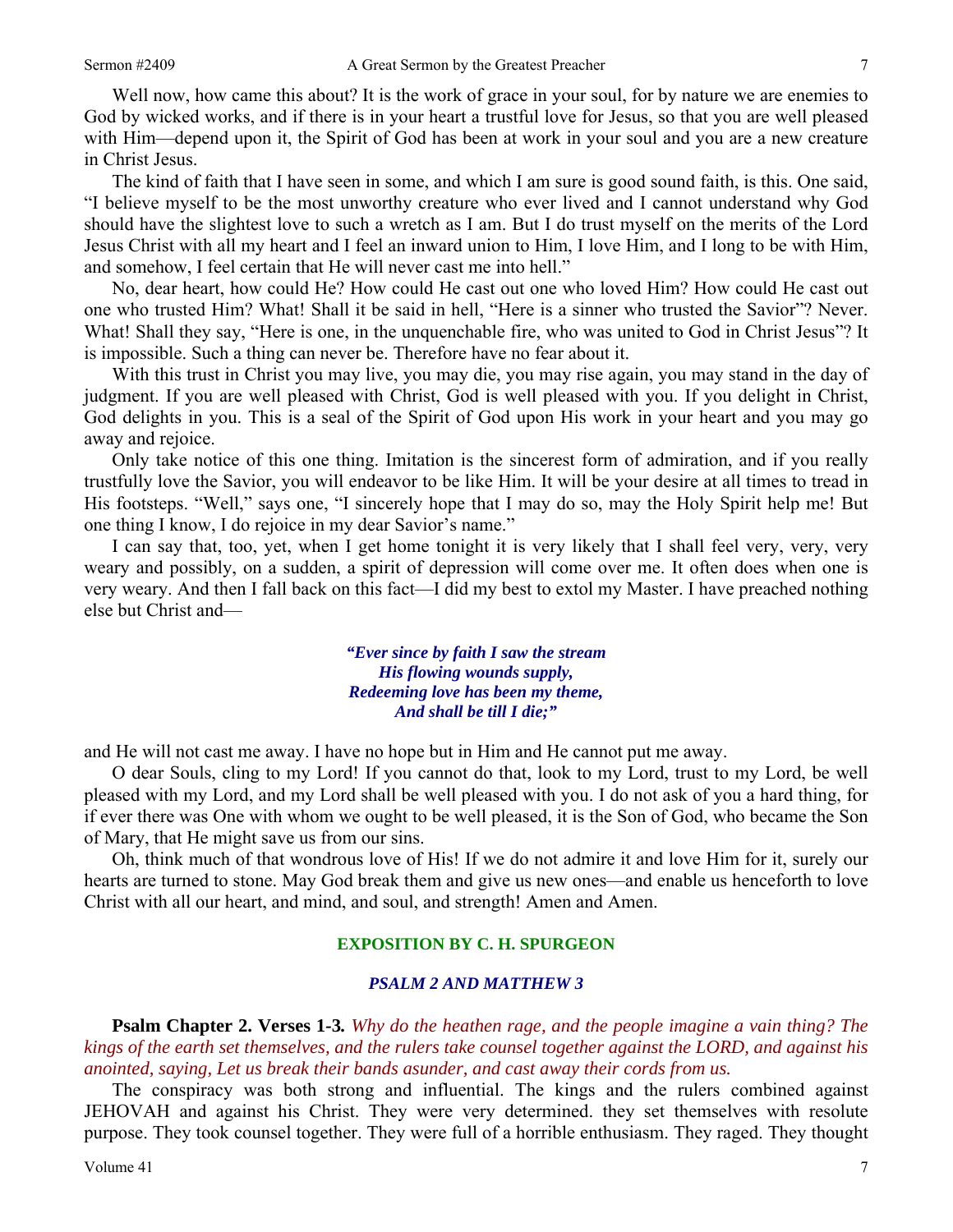the work as good as done, but they imagined a vain thing. The fight was against JEHOVAH, and against His Anointed, the Christ, the Messiah. What came of it all? Did they break their bands asunder and cast away their cords from them? Listen—

**4***. He that sitteth in the heavens shall laugh: the LORD shall have them in derision.*

For what can mortals be as compared with the Eternal? The fire can readily enough consume the tow. Shall men set themselves in opposition to omnipotence and hope to prosper? And when God determines to glorify His anointed Son, shall worms of the dust prevent Him from doing so'? What can come of all their opposition? God simply laughs at them, JEHOVAH has them in derision.

**5***. Then shall he speak unto them in his wrath, and vex them in his sore displeasure.*

He scarcely needs to lift His hand, He has only to speak, and when JEHOVAH speaks in wrath, His words are thunderbolts. Men's hearts are indeed troubled when God's words come hot with anger into their spirits. This is what God said—

**6***. Yet have I set my king upon my holy hill of Zion.*

"You have raged, you have deliberated, you have resolved, but it is all nothing. There is my Son, the crowned King." And such is the Anointed tonight. The Christ is on the throne, let His enemies say what they will, and he must reign, nothing can prevent it. He must be King of kings and Lord of lords, for thus is it written concerning Him.

**7***. I will declare the decree: the LORD hath said unto me, Thou art my Son; this day have I begotten thee.*

This is the seal of the Anointed. He is the Son of the Highest, the only begotten Son of the Father, who says to Him, "Thou art my Son; this day have I begotten thee."

**8***. Ask of me, and I shalt give thee the heathen for thine inheritance, and the uttermost parts of the earth for thy possession.* 

Christ is asking of His Father; even He cannot have what He desires without asking for it. Prayer is so essential to the progress of the kingdom of Christ that even Christ Himself must ask. But then God has promised to give to Christ the heathen for His inheritance, and the uttermost parts of the earth to be His possession.

This is the great strength of all missionary enterprise. Dear friends, we may be quite sure that the earth will be filled with the knowledge of the Lord when we read such a text as this, "I shall give thee the heathen for thine inheritance, and the uttermost parts of the earth for thy possession." If men will not yield to the Lord when He is made known to them, if they resist the drawings of divine love, what will happen? Listen—

**9***-***10***. Thou shalt break them with a rod of iron; thou shalt dash them in pieces, like a potter's vessel. Be wise now therefore, O ye kings: be instructed, ye judges of the earth.*

"Ye rulers, ye magistrates, ye senators, ye governors of the earth, be wise, be instructed."

**11***. Serve the LORD with fear, and rejoice with trembling.*

"If you are wise, you will obey the superior King. You will yield obedience to the great Lord of all." **12***. Kiss the Son, lest he be angry, and ye perish from the way, when his wrath is kindled but a little.* 

The kings and rulers are bidden to do this. Let each one of us do the same, let us give the kiss of homage to Him whom God has made to be our King, and take Him to be our Lord and Ruler forever and ever.

**12***. Blessed are all they that put their trust in him.*

It is so. Those of us who have tried it can bear witness that it is so, there is no life like a life of trust in God. The nearest approach to heaven that we can live in this mortal body is a life of simple confidence in the Lord Jesus Christ.

Now let us read concerning our Lord's first coming and appearance amongst the sons of men. Turn to the Gospel according to Matthew, at the third chapter.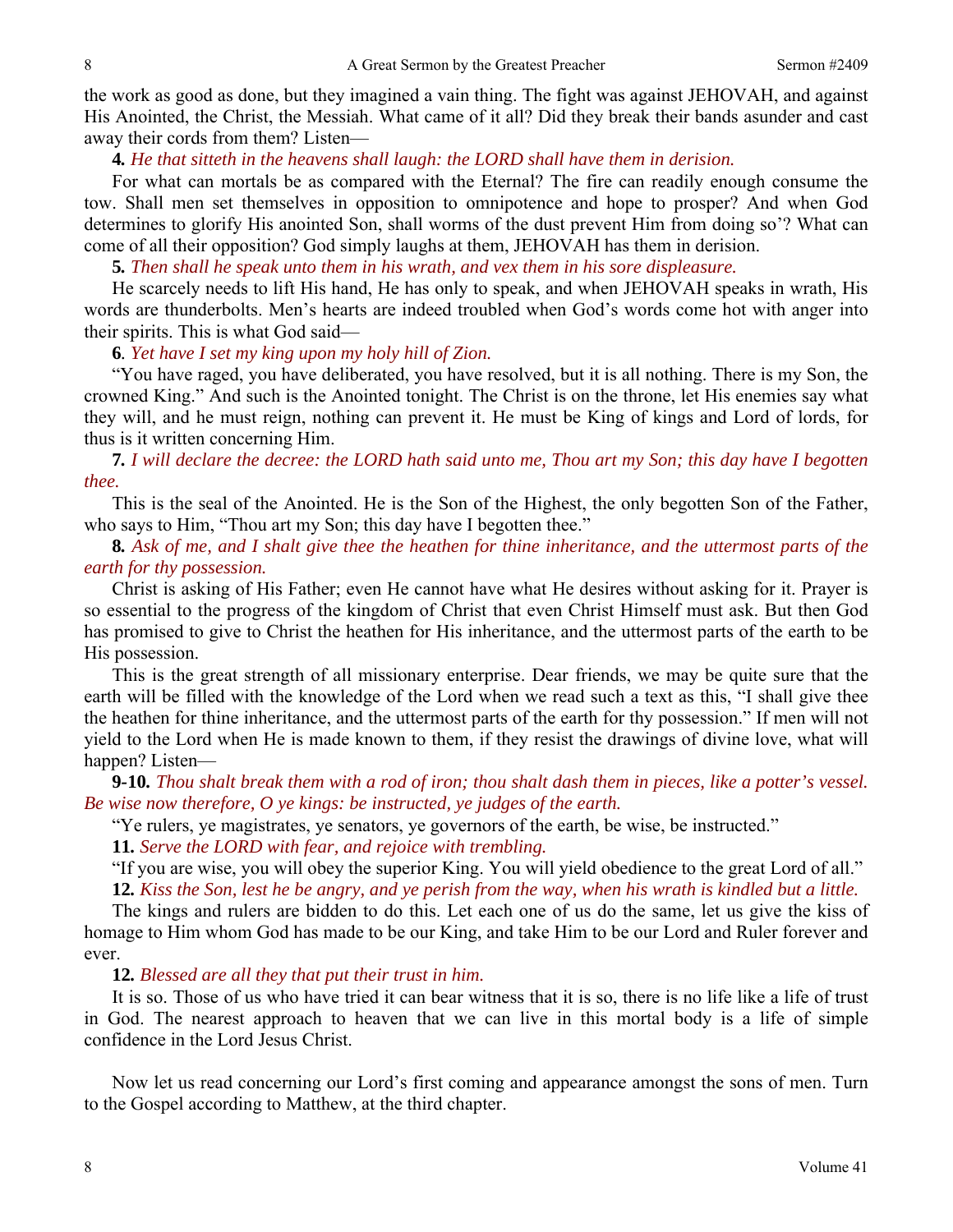**Matthew Chapter 3. Verses 1***-***2***. In those days came John the Baptist, preaching in the wilderness of Judaea, and saying, Repent ye: for the kingdom of heaven is at hand.*

There is no entering the kingdom of heaven without leaving the kingdom of darkness. We must repent of sin or we cannot receive the blessings of salvation. Of every man, whoever he may be, whether outwardly moral or openly wicked, repentance is required. It is the door of hope—there is no other way into the kingdom, "Repent ye: for the kingdom of heaven is at hand."

**3***-***4***. For this is he that was spoken of by the prophet Esaias, saying, The voice of one crying in the wilderness, Prepare ye the way of the Lord, make his paths straight. And the same John had his raiment of camel's hair, and a girdle about his loins; and his meat was locusts and wild honey.*

His raiment and his food were like his doctrine, rough and simple. There was no mincing of words, no making of pretty phrases with John the Baptist. His message was simply, "Repent ye: repent ye: for the kingdom of heaven is coming." We want more of this John the Baptist teaching nowadays, that men may be plainly told their faults, and warned to put away those faults that they may receive Christ Jesus as their Saviour.

**5***-***7***. Then went out to him Jerusalem, and all Judaea, and all the region round about Jordan, and were baptized of him in Jordan, confessing their sins. But when he saw many of the Pharisees and Sadducees come to his baptism, he said unto them, O generation of vipers, who hath warned you to flee from the wrath to come* 

These were the influential people of the times—the Pharisees were the Ritualists of that age, and the Sadducees were the Rationalists of the period. Why, John, you ought to have smoothed your tongue a bit, and have said some very pleasant words to these great men, for by so doing, perhaps you might have won some of these Pharisees, or coaxed some of these Sadducees into the kingdom!

Ah, no, that is not John's method! He is plainspoken, and he deals truthfully with his hearers, for he knows that converts made by flattery are but flattering converts that are of no real value.

### **8***-***9***. Bring forth therefore fruits meet for repentance: and think not to say within ourselves, We have Abraham to our father: for I say unto you, that God is able of these stones to raise up children unto Abraham*

Pointing to the stones in the River Jordan, and all along the banks, he said to the Pharisees and Sadducees, "There is nothing, after all, in your natural descent from Abraham. God has promised that Abraham shall have a seed, but think not that He is dependent upon you for that seed—He can fulfill His promise without you. He can turn the very pebbles of the stream into children for Abraham. God is not short of men to save. If some of you will not have Him, do not think that He shall have to come abegging to you. There are others who will have Him, and His rich sovereign grace will find them out. Beware, you that are proud and think much of yourselves, for God will not humble Himself to you. He has regard to the humble and the lowly, but the proud He knows afar off."

**10***-***12***. And now also the axe is laid unto the root of the trees: therefore every tree which bringeth not forth good fruit is hewn down, and cast into the fire. I indeed baptize you with water unto repentance: but he that cometh after me is mightier than I, whose shoes I am not worthy to bear: he shall baptize you with the Holy Ghost, and with fire: whose fan is in his hand, and he will throughly purge his floor, and gather his wheat into the garner; but he will burn up the chaff with unquenchable fire.*

The Christ is the minister of mercy, but there is about His doctrine a-searching and a-trying power. Only the sincere in heart can endure Christ's winnowing fan. As for the insincere, they are blown away like the chaff on the threshing-floor, and their end is destruction. God gave us to be numbered amongst the wheat that Christ shall gather into His heavenly garner!

**13***-***14***. Then cometh Jesus from Galilee to Jordan unto John, to be baptized of him. But John forbid him, saying, I have need to be baptized of thee, and comest thou to me?*

It seemed very strange that John, the servant, should be required to baptize Jesus, the Master.

**15***. And Jesus answering said unto him, suffer it to be so now: for thus it becometh us to fulfil all righteousness. Then he suffered him.*